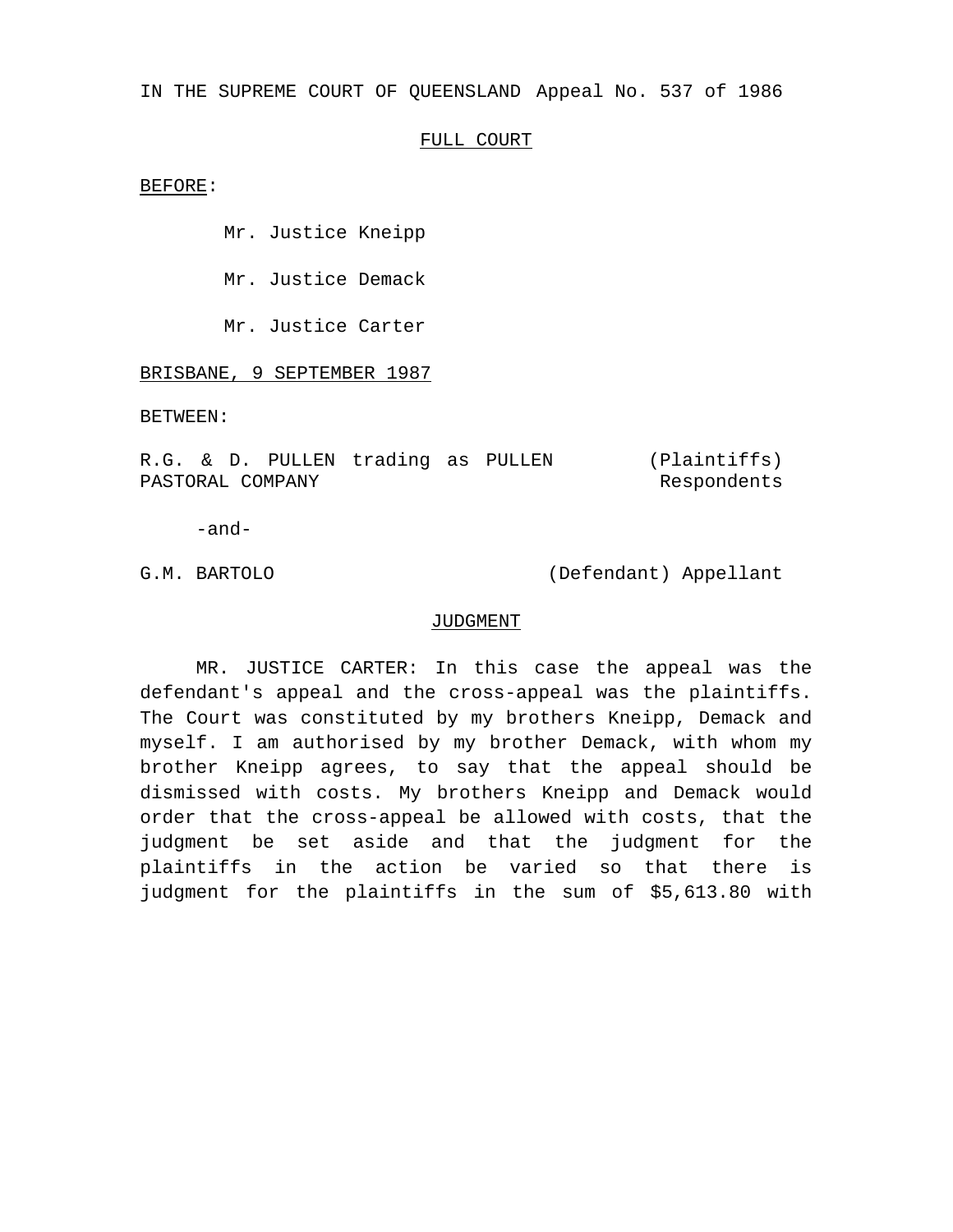costs to be taxed and interest on the said sum of \$5,613.80 at the rate of 12 per cent per annum from 1 November 1985.

My brothers would order that the counterclaim be dismissed with costs. I am authorised by my brother Demack to publish his reasons, and I am authorised to say that my brother Kneipp is in agreement with those reasons. For myself I would order that the plaintiffs' cross-appeal should be dismissed with costs. I would allow the defendant's appeal with costs. I would set aside the judgment appealed from and order that there be judgment for the defendant against the plaintiff for \$7,829.20 with costs to be taxed. I publish my reasons.

The order of the Court therefore will be that the appeal is dismissed with costs, the cross-appeal is allowed with costs, the judgment in the court below is set aside and that there be judgment for the plaintiff in the action in the sum of \$5,613.80 with costs to be taxed and interest on that sum at the rate of 12 per cent per annum from the first day of November 1985.

-----

# IN THE SUPREME COURT OF QUEENSLAND Appeal No. 537 of 1986

#### FULL COURT

### BETWEEN:

R.G. & D. PULLEN Trading as PULLEN (Plaintiff) PASTORAL COMPANY Respondent

 $\overline{\phantom{a}}$  , where  $\overline{\phantom{a}}$ 

AND:

G.M. BARTOLO (Defendant) Appellant

KNEIPP J.

DEMACK J.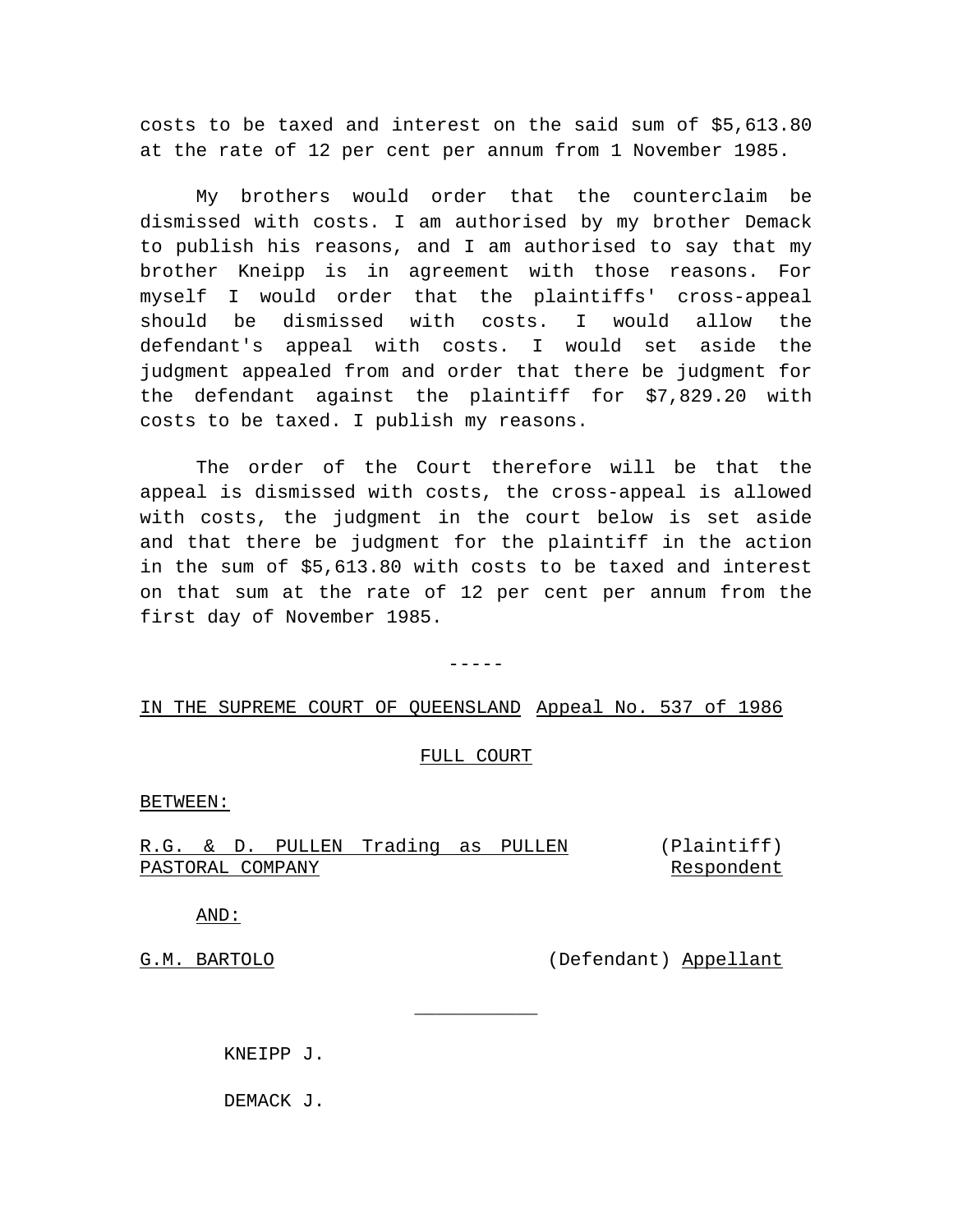CARTER J.

Reasons for Judgment delivered by Demack J. and Carter J. on the 9th September, 1987.

\_\_\_\_\_\_\_\_\_\_\_\_\_\_\_\_\_\_\_\_\_

Kneipp J. concurring with those reasons of Demack J.

Carter J. dissenting.

\_\_\_\_\_\_\_\_\_\_\_\_\_\_\_\_\_\_\_\_\_

"Appeal dismissed with costs. Cross appeal allowed with costs. The Judgment of the Court below is set aside. Judgment for the plaintiff in the action in the sum of \$5,613.80 with costs to be taxed and interest on that sum at the rate of 12% per annum from the 1st November, 1985."

 $\overline{\phantom{a}}$  , where  $\overline{\phantom{a}}$ 

IN THE SUPREME COURT OF QUEENSLAND Appeal No. 537 of 1986

BETWEEN:

R.G. & D. PULLEN trading as PULLEN PASTORAL COMPANY (Plaintiff) Respondent

 $-$  and  $-$ 

G.M. BARTOLO (Defendant) Appellant

#### JUDGMENT - DEMACK J.

Delivered the Ninth day of September, 1987.

This matter involves an appeal and a cross-appeal from a decision of the District Court at Mackay. I shall, for convenience, refer to the parties as plaintiffs and defendant. The plaintiffs R.G. & D. Pullen alleged by their claim that the defendant G.M. Bartolo owed the sum of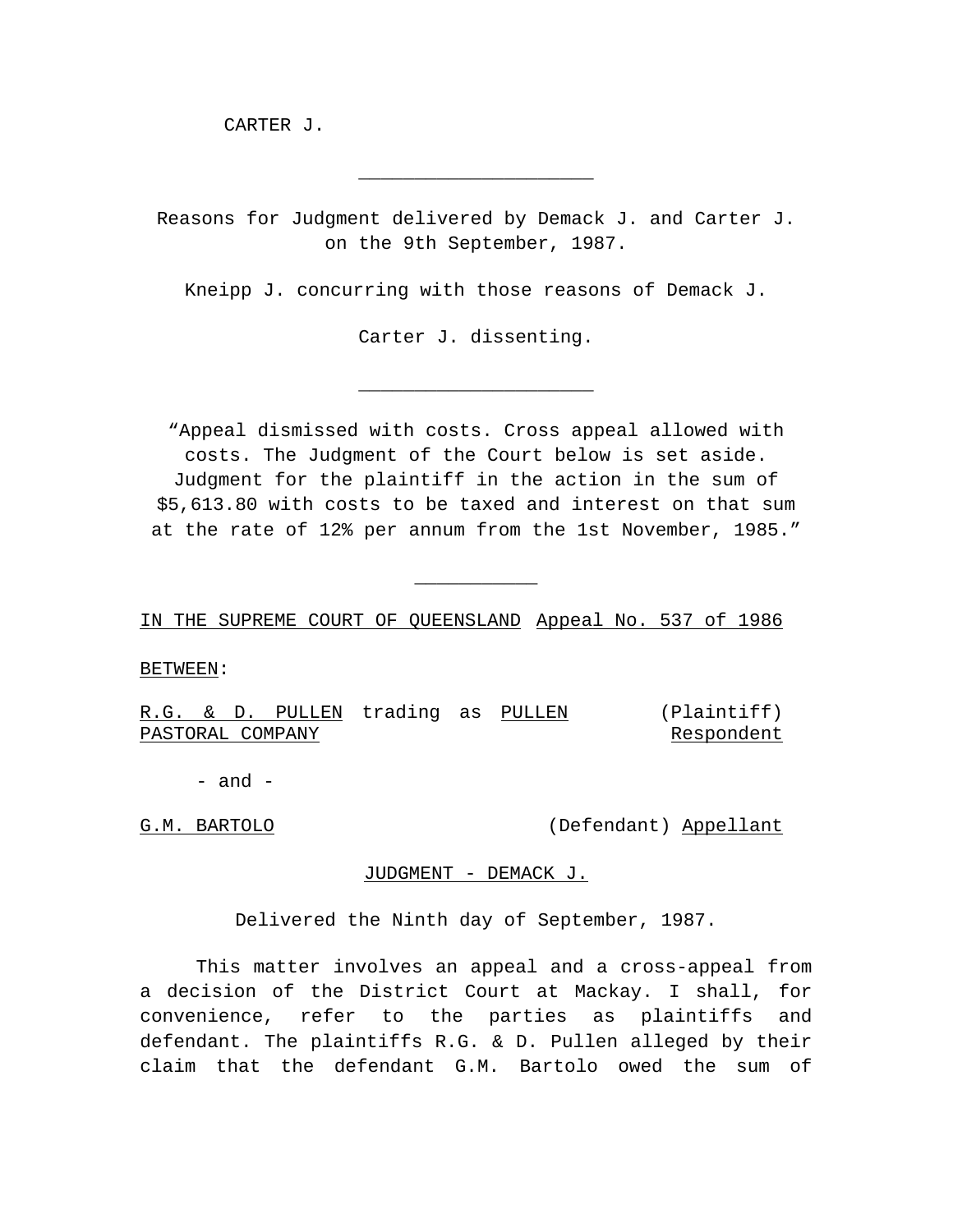\$5,613.80 in respect of harvesting done by the plaintiffs for the defendant.

The defendant admitted that harvesting was performed but alleged by way of counterclaim that it was a condition of the engagement of the plaintiffs by the defendant that the plaintiffs would carry out the harvesting work in a competent and workmanlike manner. The counterclaim alleged that the plaintiffs did not carry out the harvesting work in a competent and workmanlike manner so that a great deal of grain was not harvested. The counterclaim was in the sum of \$13,195.05. In the reply and answer, the plaintiffs admitted that it was a term of the agreement between the parties that the plaintiffs would carry out the harvesting work in a competent and workmanlike manner.

The question of further and better particulars was raised and by a letter dated 24th October, 1986 the defendant gave the following particulars -

"The way in which the plaintiff failed to carry out harvesting in a competent and workmanlike manner was that it cut the wheat to low and to fast causing an unacceptable level of wheat loss."

Judge Loewenthal, who heard the action, gave judgment for the plaintiffs on the claim and for the defendant on the counterclaim. He assessed damages on the claim in the sum claimed and on the counterclaim in the sum of \$7,227.55. Overall he gave judgment for the defendant in the amount of \$1,613.75.

Both parties have appealed. The defendant's appeal alleges that his Honour made an arithmetical error in assessing the damages on the counterclaim. The plaintiffs agree that this arithmetical error was, in fact, made and that if the defendant can establish his counterclaim he should recover judgment on the whole action in the sum of \$7,829.20.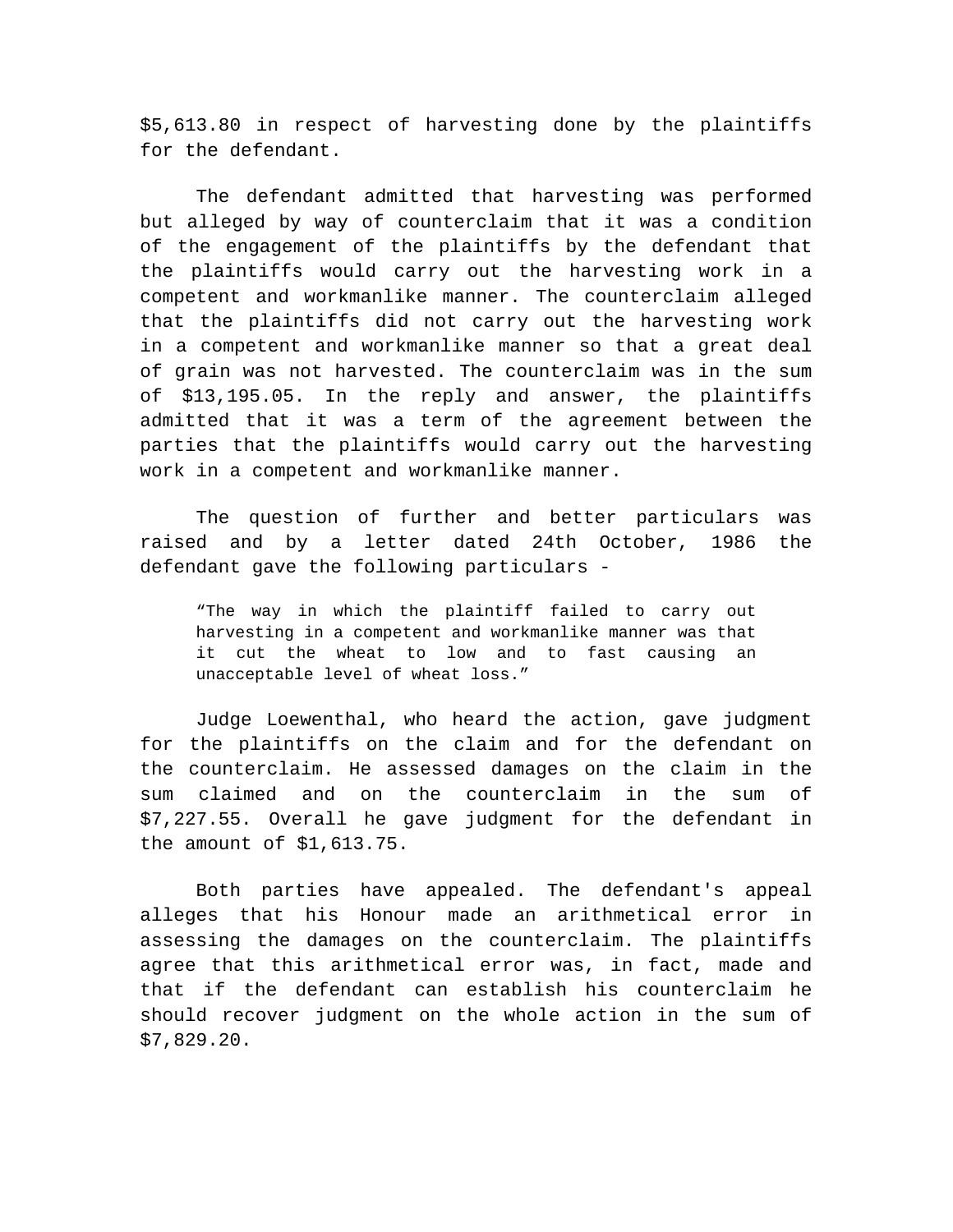The substantial issue argued then on appeal concerned the plaintiffs' cross-appeal. The matters raised in the cross-appeal are stated as follows:—

- "(1) The trial judge erred in finding that if the rear end loss was excessive, that the plaintiff/respondent was responsible, whatever its cause.
- (2) That the trial judge erred in finding that if the wheat stalks were cut too low, and thus caused excessive rear end loss, that this was the responsibility of the plaintiff/respondent.
- (3) That the trial judge erred in finding that the plaintiff/respondent failed to carry out the harvesting work in a proper and workmanlike manner, having regard to the fact that, as His Honour the trial judge found, the defendant/appellant instructed the plaintiff/respondent to cut the stalks low throughout the harvesting of all fields.
- (4) The trial judge erred in not finding that if there was excessive rear end loss, such loss was not the result of the plaintiff/respondent failing to carry out the work in a competent and workmanlike manner.
- (5) The judgment was wrong in and contrary to law.
- (6) That the judgment was against the evidence and the weight of the evidence."

The argument on appeal really turned upon the question of the extent and nature of the contract between the parties. It was submitted on behalf of the plaintiffs that the contract was to do a workmanlike job and that it was not a contract to produce a particular result. In substance the defendant's contention was that the findings of the learned trial judge of excessive rear end losses of grain proved a failure to do a workmanlike job. In my opinion,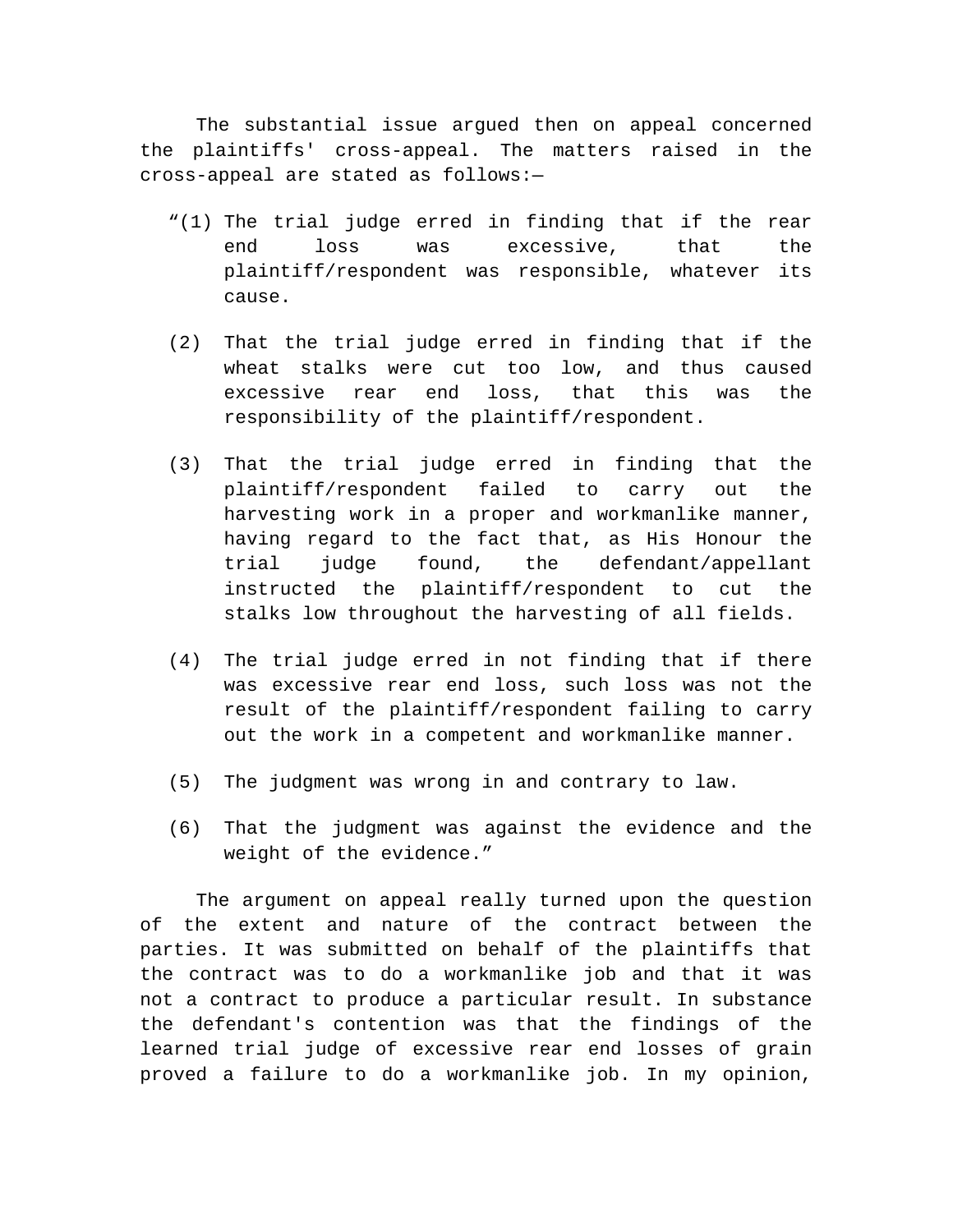when this kind of issue is raised, this court can only decide the matter on the material contained in the record.

As I have indicated, the allegation made by the defendant was that the plaintiffs would carry out the harvesting work in a competent and workmanlike manner. The defendant gave particulars of the breach of that obligation, namely that the harvesting was done too fast and too low. At the conclusion of the hearing, Loewenthal D.C.J. discussed with the parties the question of giving judgment as he was reaching the end of his sittings at Mackay. When the parties agreed that he should prepare written reasons for judgment that would be read over by the Registrar in Mackay at a later date, he addressed counsel saying, "I want you to deal with one aspect, and that is assuming the loss is due on my findings to cutting too low or driving too fast, what is your client's response or answer." Nothing is recorded by way of answer but in the light of the pleadings and particulars it would seem to me that his Honour's comment could only mean that he was directing attention to the issue that the pleadings and particulars raised before him. That issue was that the defendant was alleging a breach of a condition of the contract of employment in specific particulars. That breach was the breach which was alleged to have occasioned the defendant's loss and consequently in the ordinary course of things that breach would need to be proved before the defendant could recover damages.

Early in his judgment his Honour said:—

"What is in dispute is whether the harvesting was done properly without causing excessive losses. There are no disputes on the legal position. It was clearly implied that the plaintiffs should carry out their work with reasonable efficiency and not cause any excessive grain losses to the defendant."

In effect each side on the appeal drew some comfort from this statement about the essence of the dispute. For the defendant it was urged that this meant that if there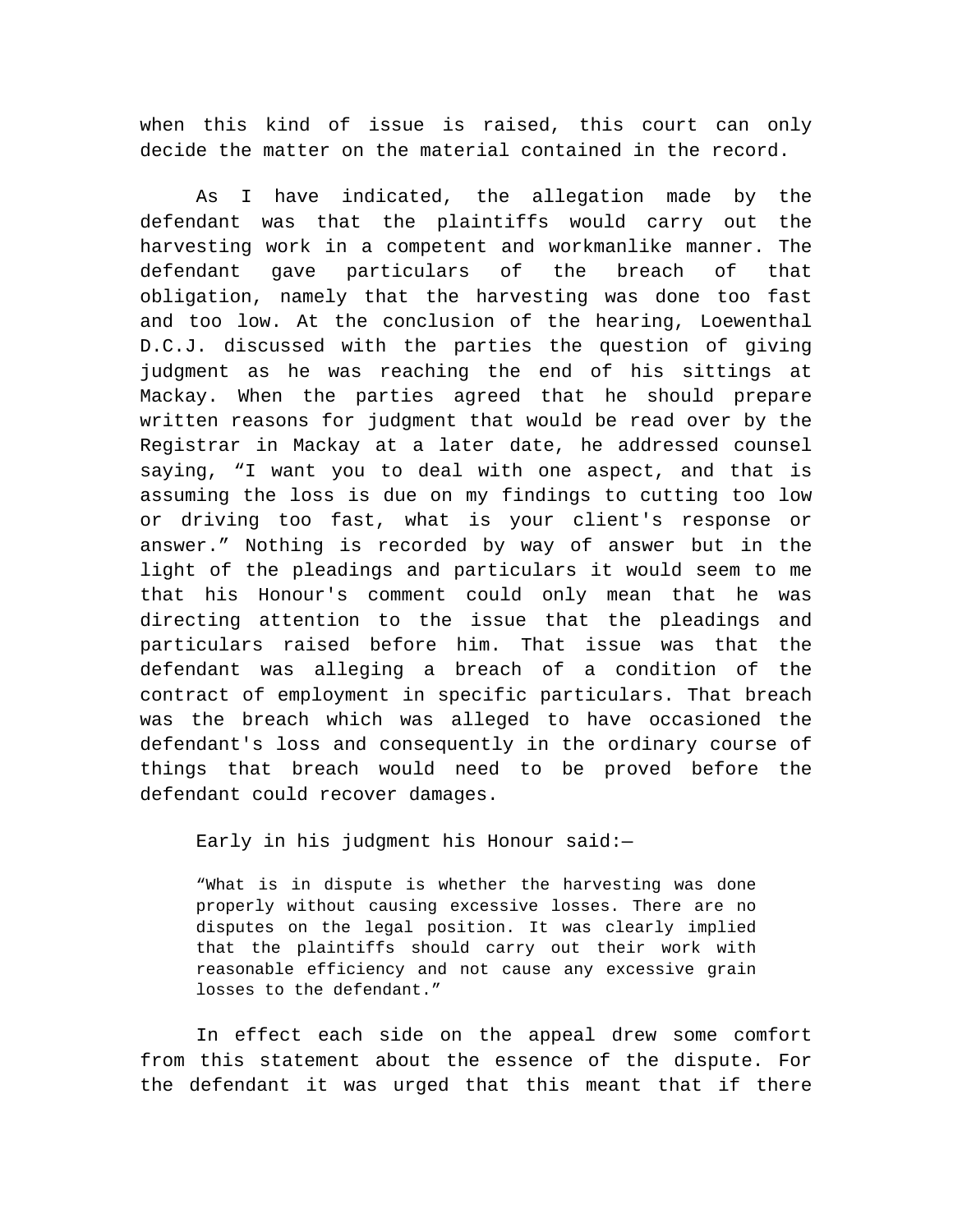were excessive grain losses this proved that the contract had not been performed in a workmanlike manner. For the plaintiffs it was said that excessive grain losses were simply evidence that could point to a breach of the contract but that this did not amount to proof of particular breaches of obligation.

His Honour proceeded to discuss the evidence about the mechanics of harvesting wheat and noted that there are always some rear end losses with a harvester and that this is taken as acceptable provided that the losses are not greater than three per cent of the crop total.

During the course of the trial the contention that the machinery was travelling too fast seems to have dropped out of the picture and the evidence concentrated in part on the question of whether the harvesting was done by cutting the stalks too low. In respect of that, his Honour made the following findings:—

"From the evidence before me, including photographs, it appears that in all the fields the header height of both the Plaintiffs' and the Defendant's machines was set to cut the stalks fairly low. Two explanations had been given for them. The Plaintiffs state that they were specifically ordered by the Defendant to cut low in order that the stalks could form the bulk for animal feed after the necessary additives had been mixed with them. The Defendant says that he requested the Plaintiffs to cut stalks low in the Brigalow Field as in this field the wheat was not of consistent height and in order to ensure that all the heads were removed, he required the machines to be set low. This would not explain why his own machine was set low in all fields, particularly as it was not used in the Brigalow Field. I accept that the Defendant instructed the Plaintiffs to cut the stalks low throughout the harvesting of all fields."

His Honour then discussed the number of grains per square foot that could be found after harvesting and which constitute a maximum acceptable rear end loss. He then continued:—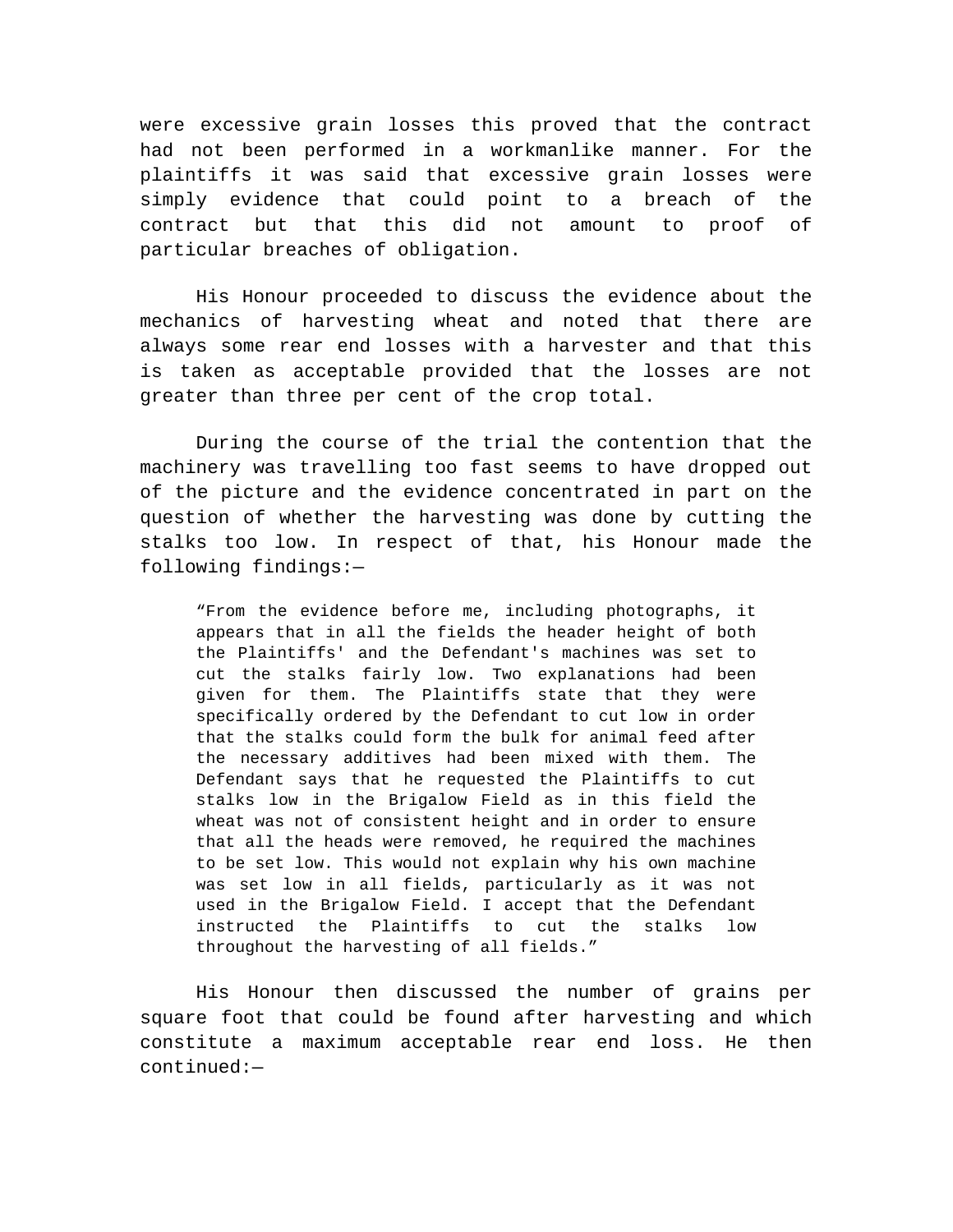"Excessive rear-end loss may be due to a number of causes. The header mechanism itself may be defective. It may be incorrectly adjusted. It may be affected by the speed at which the header is driven and possibly it may be affected by the height at which the stalks are cut. I say possibly, in this regard, because Dr. Tullberg, an expert in the field of grain harvesting, has given evidence that the Massey-Ferguson 850 machine had adequate capacity to handle the quantity of wheat found in the relevant paddocks, together with any straw caused by low cutting of stalks.

On the other hand, a Mr. Lambert, an official in the Department of Primary Industries who has also had substantial experience in harvesting wheat, is of the opinion that harvesting stalks low would cause an excessive rear-end loss. I find it unnecessary to resolve this disagreement.

If the rear-end loss was excessive due to the stalks being cut too low, it would nevertheless fall within the responsibility of the Plaintiffs, who held themselves out as competent to harvest and who should either have adjusted the front plate to a higher level or at least sought instructions from the Defendant who has no expertise."

His Honour then proceeded to discuss the circumstances in which the excessive rear-end loss was discovered and discussed the evidence about the extent to which this loss was excessive.

He then said:—

"To summarise on my findings, there was a greatly excessive rear-end loss during the harvesting. The cause of this loss has not necessarily been explained by the evidence although low cutting of stalks might well have been a factor.

The Plaintiffs are responsible for the loss whatever its cause insofar as it exceeded 3 per cent of the crop. The loss as deposed to by Mr. Lambert was substantially in excess of 3 per cent."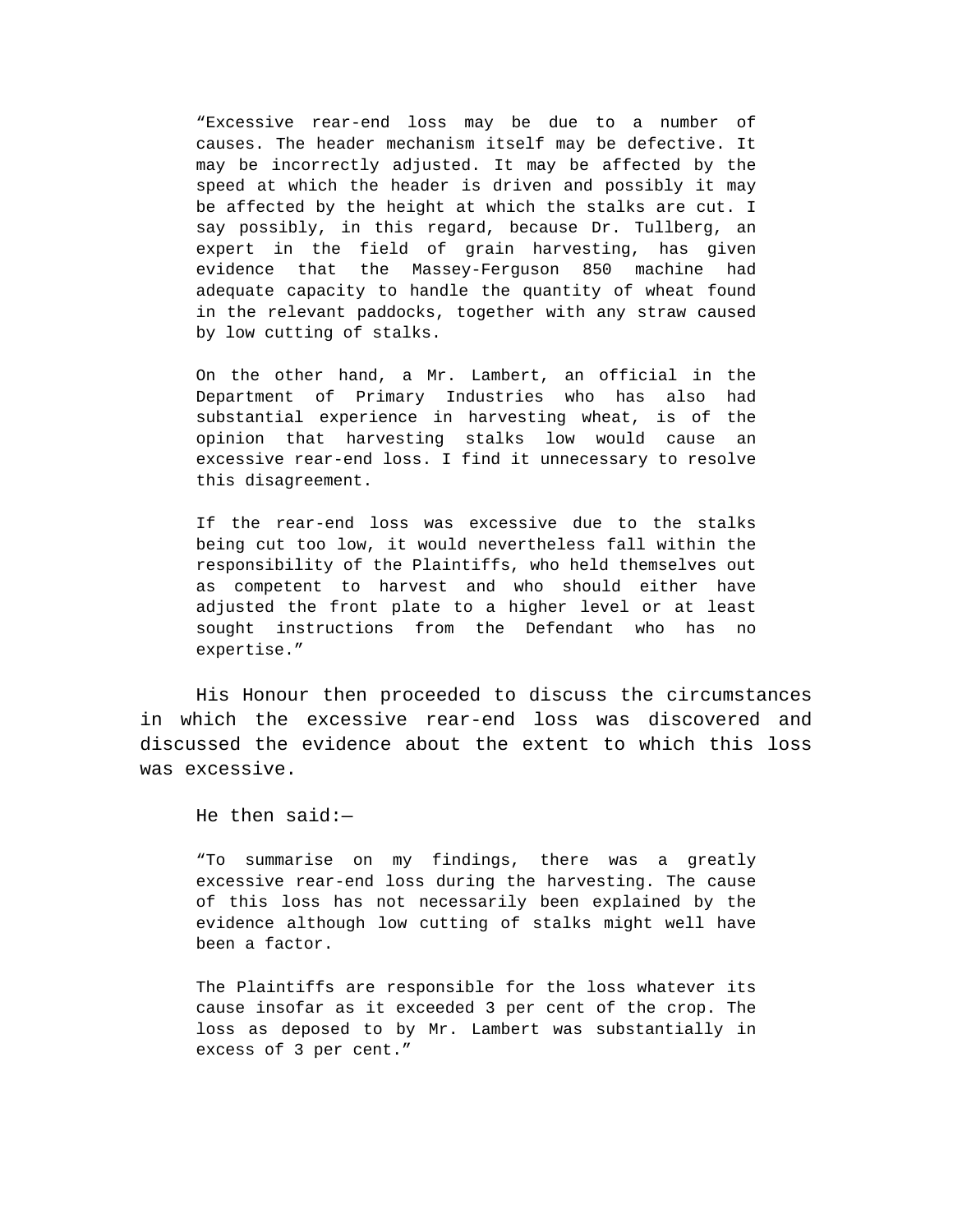That passage was the subject of considerable debate on the appeal. In my opinion his Honour is doing nothing more than summarising the passages that I have previously quoted. In my view, his summary is not simply the remainder of the first sentence in that last passage that I have quoted. His summary in effect, is the whole passage of four sentences. This summary, in effect, involves his Honour adopting what is now the defendant's argument. In other words, his Honour has adopted by way of summary the view that if there is evidence of excessive rear-end loss this, in itself, proves bad workmanship and consequently it proves a breach of the plaintiffs' obligation to the defendant. That was not the way the action was pleaded.

The plaintiffs contend that they did not contract to produce a particular result in terms of the amount of wheat harvested. They contend on appeal that they had the obligation in accordance with the pleadings and if they are to be found to be in breach of that obligation it must be by virtue of the particulars that were given. This contention, in my opinion, is correct and indeed basic to the action.

The particular about travelling too fast was effectively abandoned in the course of the trial so that the particular of harvesting too low was the one that remained in issue. As his Honour has found that the defendant directed the plaintiffs to harvest at a particular level, any grain loss resulting from that did not, in itself, demonstrate a breach of the plaintiffs' obligation to the defendant. The plaintiffs were simply in the position of doing the best job possible within the confines of the instructions given by the defendant. It was not pleaded that the plaintiff was employed to advise on how to minimise rear-end loss.

As I said earlier, in my opinion, this court can only decide the matter according to the record. I have quoted the pleadings and the particulars that were given under those pleadings and referred to his Honour's question at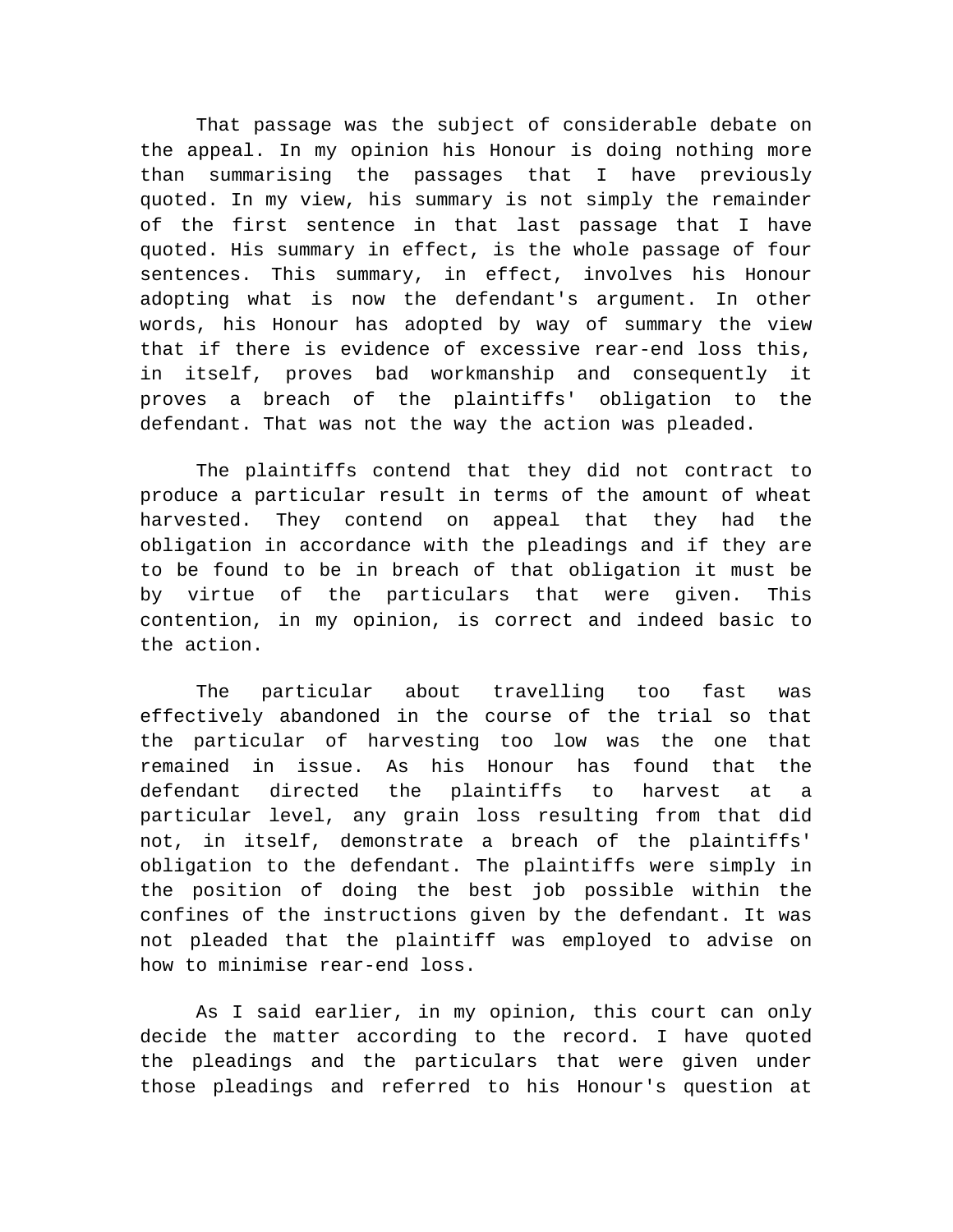the end of the trial which seems, in my view, to keep alive the particulars that were referred to. In those circumstances, the dispute between the parties had to be resolved upon the basis that the defendant undertook to prove a breach of the plaintiffs' obligation in two particulars. One of those particulars was not pursued. His Honour declined to find that the other particular had been proved. He also found that the height at which the wheat was cut was determined by the defendant's instructions. In those circumstances, the defendant's counterclaim should have failed.

In my opinion, the cross-appeal should be allowed. The judgment should be set aside and the judgment for the plaintiffs in the action varied so that there is judgment for the plaintiffs in the sum of \$5,613.80 with costs to be taxed and interest on the said sum of \$5,613.80 at the rate of 12 per cent per annum from the 1st day of November, 1985. The counterclaim should be dismissed with costs, and the defendant should pay the plaintiffs' costs of the cross-appeal. The appeal should be dismissed.

## IN THE SUPREME COURT OF QUEENSLAND Appeal No. 537 of 1986

### FULL COURT

BETWEEN:

|                  |  | R.G. & D. PULLEN trading as PULLEN |  | (Plaintiff) |
|------------------|--|------------------------------------|--|-------------|
| PASTORAL COMPANY |  |                                    |  | Respondent  |

AND:

G.M. BARTOLO (Defendant) Appellant

JUDGMENT - CARTER J.

Delivered the Ninth day of September, 1987.

This appeal and cross-appeal arise out of an action tried in the District Court at Mackay in which the plaintiff, a harvesting contractor sued the defendant, a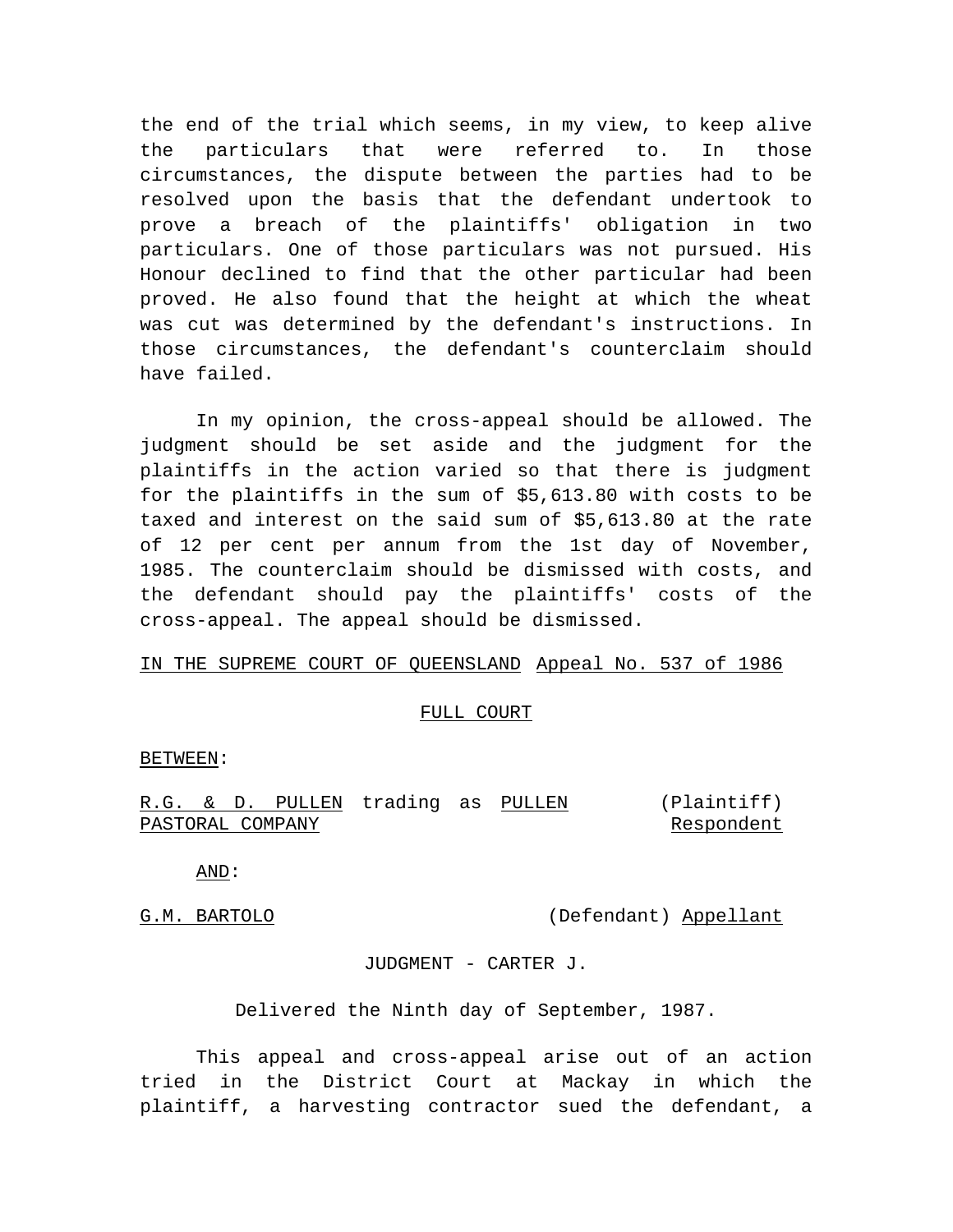wheat farmer for moneys allegedly owing by the latter on account of harvesting work done by the plaintiff in harvesting the defendant's wheat crop. The defendant counter-claimed for damages for breach of contract and claimed to set off against any moneys found to be due and owing by the defendant to the plaintiff the quantum of such damages. The quantum of the plaintiff's claim, viz. \$5,613.80, does not appear to have been an issue at the trial and the learned trial Judge found that sum to be owing by the defendant to the plaintiff. His Honour also found that the plaintiff was in breach of the implied term of the contract, viz. that the harvesting he carried out in a competent and workmanlike manner, and he assessed the defendant's damages at the sum of \$7,227.55. He gave judgment for the defendant for the sum of \$1,613.75.

The defendant appeals on the ground that the quantum of the defendant's damages was incorrectly assessed and this is conceded by the plaintiff. The Court was informed at the outset of the appeal that the agreed proper assessment was \$13,443.00 and that the defendant was, subject to the plaintiff's cross-appeal, entitled to judgment for \$7,829.20. The plaintiff's cross-appeal puts in issue the correctness of the judgment that the plaintiff was in breach of the implied term of the harvesting contract and that having regard to the findings made by the learned trial Judge the defendant was not entitled to success on the counterclaim.

Because of the way in which the matters were argued on appeal, it is necessary to look at the pleadings and to the evidence in order to see how the issues were litigated at the trial. It is only necessary to look at the counterclaim and at the answer to it. Paragraph 4(b) alleged the usual implied term of the contract "that the Defendant (sic) would carry out the harvesting work in a competent and workmanlike manner". Paragraph 5 continues:

"5. In breach of the condition referred to in paragraph 4(b) hereof, the Plaintiff did not carry out the said harvesting work in a competent and workmanlike manner in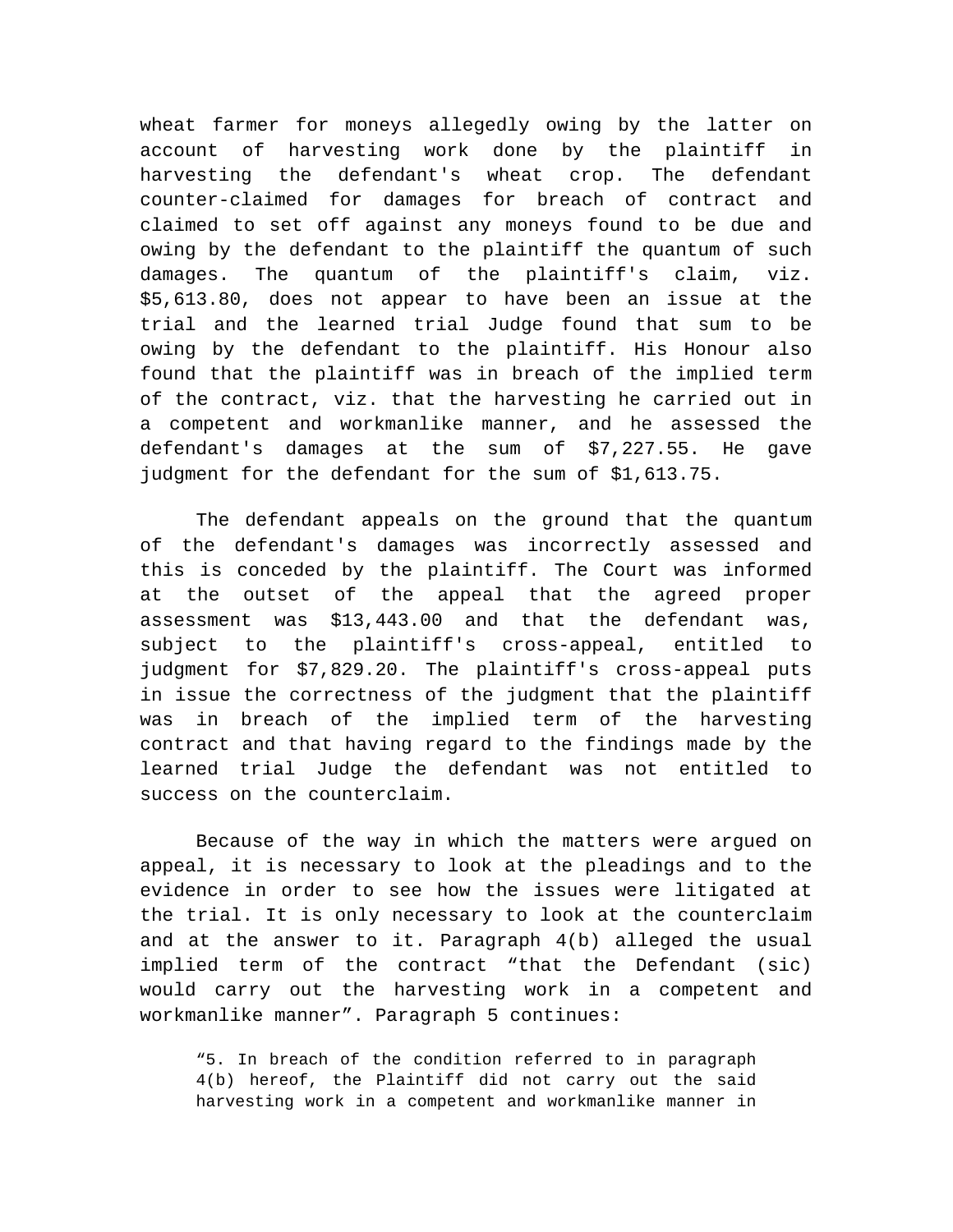that a great deal of grain was not harvested and the Defendant has thereby suffered loss, particulars of which are as follows:—

- (a) Area harvested by Plaintiff was 202 hectares;
- (b) Loss per hectare was 1.77 tonnes giving a total loss of 357.54 tonnes;
- (c) Acceptable loss per hectare was .06 tonnes, a total of 12.12 tonnes;
- (d) The total unacceptable loss was therefore 345.42 tonnes."

The primary allegation of the defendant was that the harvesting work was not carried out in the required manner "in that a great deal of grain was not harvested" namely 345.42 tonnes. I pause to mention that in the harvesting of wheat a loss of 3 percent of the crop is regarded as an acceptable loss. The case for the defendant was that in this case the loss of grain was at an unacceptable level and as a consequence of that fact the harvesting had not been carried out as required by the contract and the consequential loss was then particularised. The answer of the plaintiff admitted that the contract was subject to the usual implied term but denied the matters alleged in paragraph 5 of the defence. It was therefore a clear issue to be litigated as to whether that had been an excessive loss of grain. The answer further alleged that in the course of the harvesting operation the plaintiff's harvester and employee operated "in conjunction with a machine operated by the Defendant on his servant or agent." and that "if any areas were not adequately harvested" that occurred "solely in the areas harvested by the defendant's machine" and accordingly the plaintiff was not liable. Pleadings closed in June 1986 with the delivery of the plaintiff's reply and answer. From the pleadings the issues were clearly enough defined -

- (a) Had there been an unacceptable level of grain loss? and
- (b) If there had been, that loss had occurred only in the areas harvested by the defendant's machine and employee.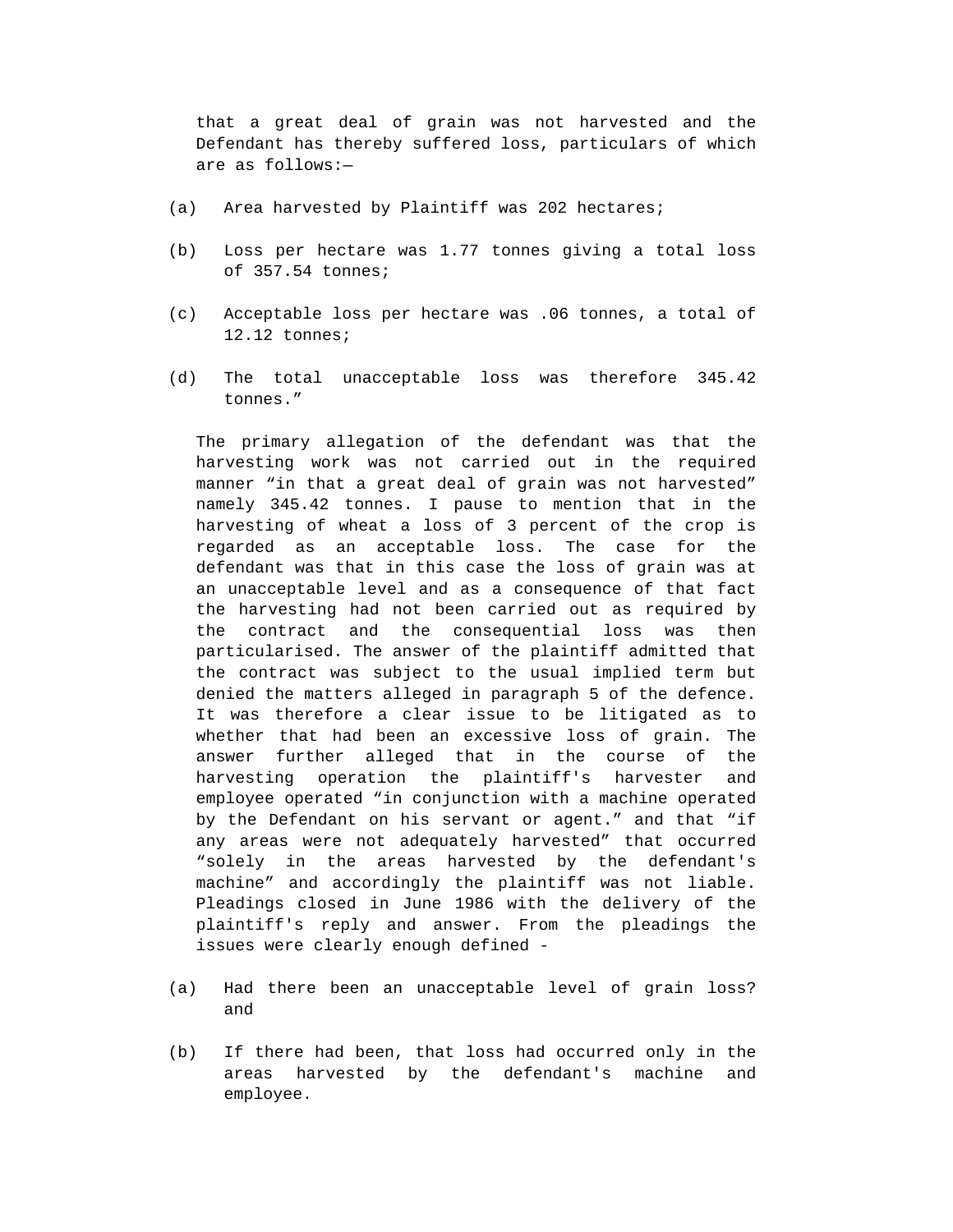The evidence discloses a clear contest at trial in relation to this issue - particularly the issue as to whether there had been an unacceptable loss of grain as a result of the harvesting work carried out by the plaintiff's machine and operator and the submission of counsel for the defendant who had been counsel at the trial confirmed this.

The defendant's evidence identified the areas in which the plaintiff's machine and operator worked and the areas worked by the defendant's own machine. Harvesting was completed on 2nd October, 1985 and a few days later there was a heavy downpour of rain. Shortly thereafter a massive growth of sprouting wheat appeared in the windrows along which the plaintiff's harvester had deposited stalks and other trash discarded by the harvester at its rear end during the harvesting process. This phenomenon was inspected by, among others, a representative of the Department of Primary Industries. The evidence was that the growth of young wheat evidenced a rear end loss of grain during harvesting substantially in excess of the acceptable level. The evidence also established that in the course of harvesting, it is proper practice for the operator after proceeding some distance to leave his machine and to examine the ground at the rear in order to ascertain the amount of grain lost through the rear end of the harvester. The number of grains lost within a representative area is then counted and the efficiency or otherwise of the harvesting operation is then assessed. The evidence for the defendant was that the massive growth along the windrows in the areas examined had resulted from the rear end loss of grain very substantially in excess of the acceptable level.

For the plaintiff reliance was placed upon the evidence of the plaintiff Ronald George Pullen and of the plaintiff's employer Michael Joseph Gaskin who operated the harvester for the plaintiff on the occasion in question. The following extracts from the evidence of each plainly discloses proof of the matters pleaded in answer to the defendant's claim. Pullen gave this evidence-in-chief: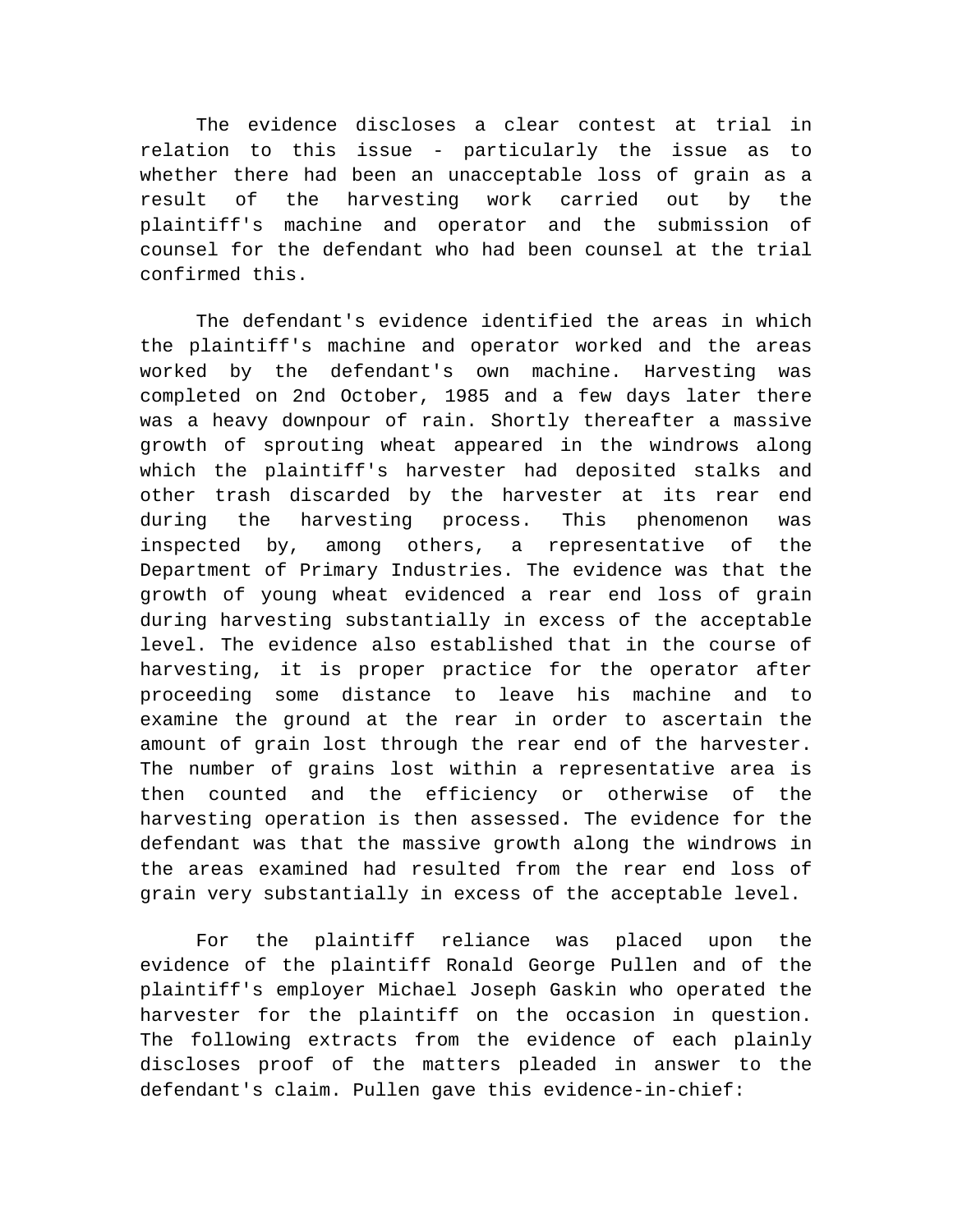"During the course of the harvesting operation, did you have occasion to check the ground?— I did.

What did you notice about it in terms of seed loss?-- It was quite satisfactory.

What do you mean by 'satisfactory'? What seed loss did you notice?-- Well, the amount of seeds were virtually nominal (sic)."

In the cross-examination of Pullen the following appears:

"You said that to inspect the seed loss was virtually a hands and knees job and so you got down side by side with him?-- Yes.

And you saw three seeds in a three-foot area?-- Correct. Three seeds only?-- Correct.

On that basis the crop obviously was not dropping any seeds prior to being harvested?-- I can't answer that. I only inspected behind the header trail. Maybe those seeds could have been there prior to harvest.

That is what I am asking you?-- And the header therefore could have been losing none.

That is exactly what I am asking you. What you saw was a crop that had probably left three seeds at the most in the area that you inspected?-- Yes.

If it was a crop which had suffered a lot of pre-harvest losses, you would expect to find a lot more seed on the ground, wouldn't you?-- No.

Why is that?-- Because pre-harvest loss can be sectionalised by stress in certain areas within the paddock.

Did you, in walking around the paddock or in all the paddocks which your driver harvested - did you at any time see any seed loss?-- No.

You have heard evidence of your expert that seed loss at the density that was seen by the Department of Primary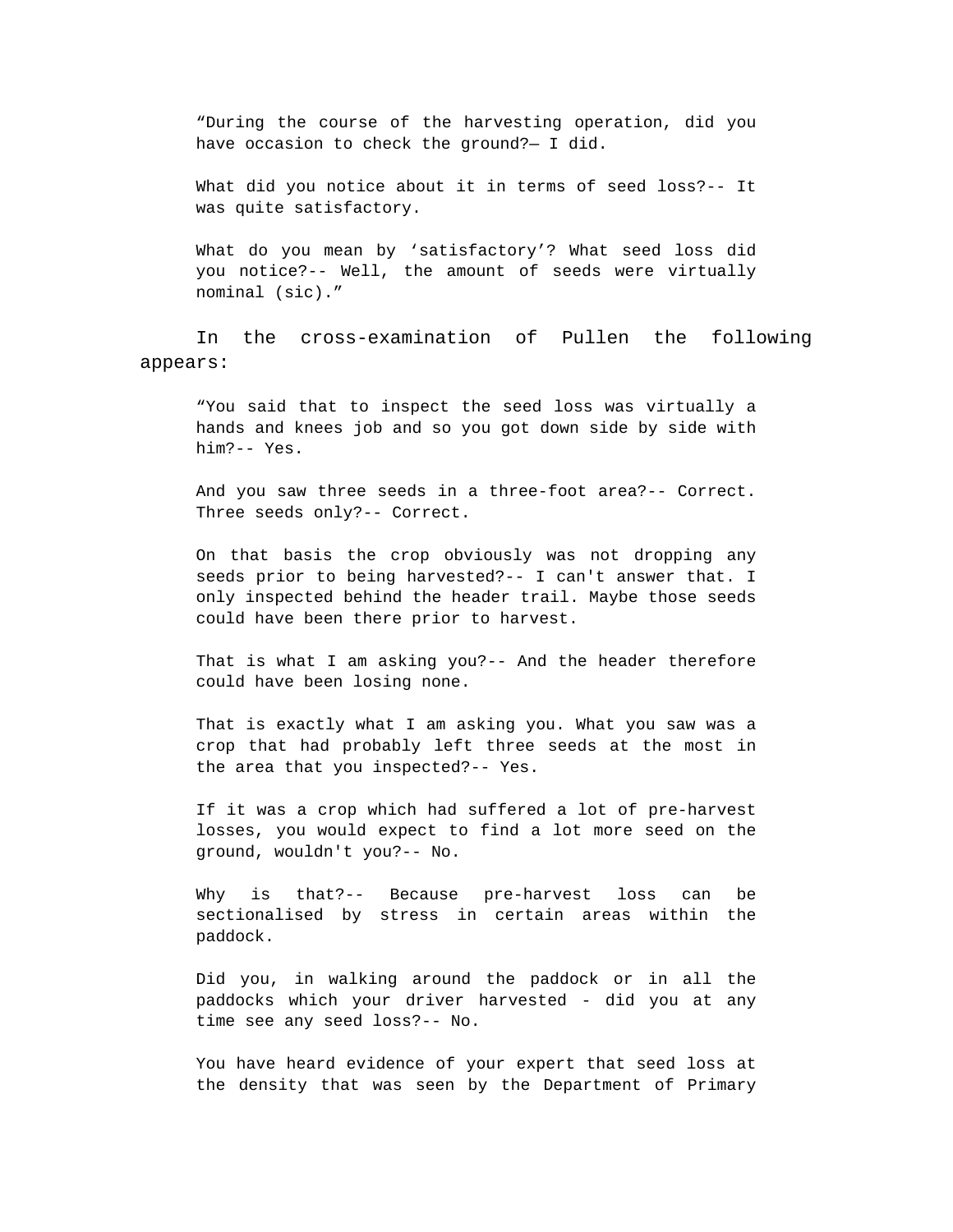Industry's man would clearly be evident to the naked eye?-- Yes.

And yet you saw none in your walks around the area?-- None of that proportion whatsoever.

You were not there all the time or on every day, were you?-- No.

What sort of inspections did you carry out for seed loss?-- Relatively extensive. Every time I was there I was inspecting.

Is it something that you were concerned about - seed loss?-- As a competent operator or contractor or any person involved in the harvesting of grain, regardless of what your capacity or your position is, everybody in a wheat field has to keep an eye out for this.

Did you get down on your hands and knees to go around these areas looking for any wheat loss? I would say yes.

You would say yes?-- Yes.

Did you actually?-- Yes.

So on several occasions when you went inspecting for wheat loss you got down on your hands and knees?-- Yes, because they are only minute particles. You can't see them that easily.

Once again, you disagree with the evidence given by Dr. Tullberg that if there was the wheat loss of the magnitude seen by the D.P.I. man ——-?-- Yes.

It would be readily seen?-- If there is wheat loss of that magnitude you would have no trouble in seeing it.

Do you suggest that Mr. Lambert, the D.P.I. man, did not see the wheat loss he is talking about?-- Well, he - can you repeat the question, please?

Are you suggesting that Mr. Lambert did not see the wheat loss he is talking about?-- I doubt he would have seen the loss to that extent by any stretch of the imagination.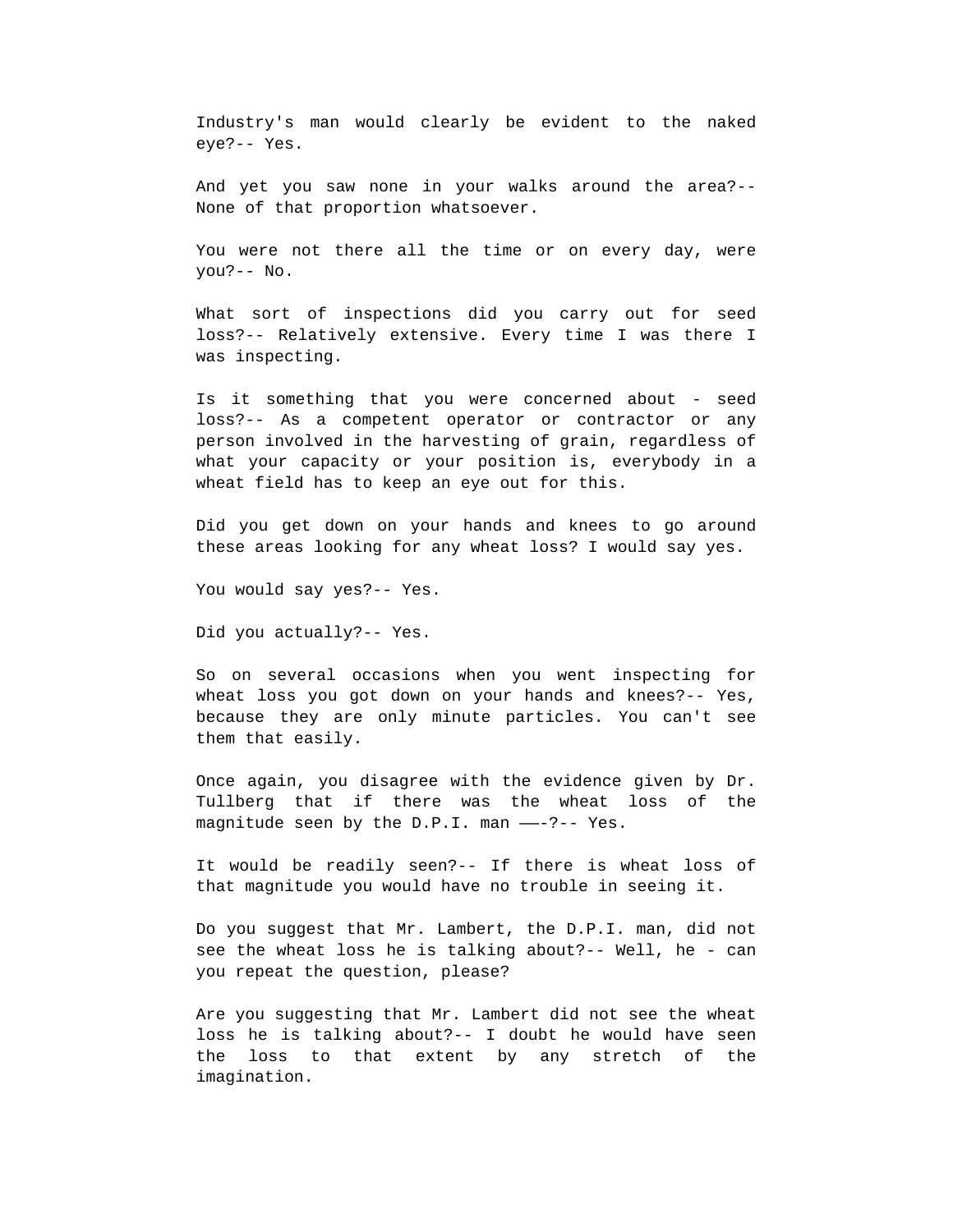So you are suggesting he is completely wrong when he says there was extensive wheat loss?-- Definitely."

The witness Gaskin gave this evidence-in-chief:

"What happened after you went into the crop?-- I started harvesting, went approximately 100 yards or so and stopped and got out to check the sample of grain loss.

Do you remember what you found on that occasion?-- I found that the sample was clean and I couldn't find any grain loss.

What you are talking about when you say the 'sample', is that the sample of wheat in the bin?-- That is the end product, the sample of wheat you get from the top of the bin.

What did you do to check for wheats loss?-- There is a small rectangular table at the rear of the machine at the back of the sieves where the material passes across before it goes on to the ground. You check there for any seed and also you get down on the ground and have a scratch around to find any seed on the ground.

Did you make any further adjustments before you continued?-- No adjustments were made at that stage.

Did you then go about harvesting?-- Yes."

In cross-examination the following occurred:

"At no time did you find any substantial grain loss?-- No.

Correct me if I am wrong, but I have your evidence recorded as you never found any seed loss; is that so?-- As I have said previously, when initially setting up the machine I found cracked grain and immature kernels which the wheat harvester will automatically dispense off.

But apart from that, did you ever find any seed loss?-- No.

How would you check for seed loss?-- You check the table at the back of the machine and scratch around on the ground.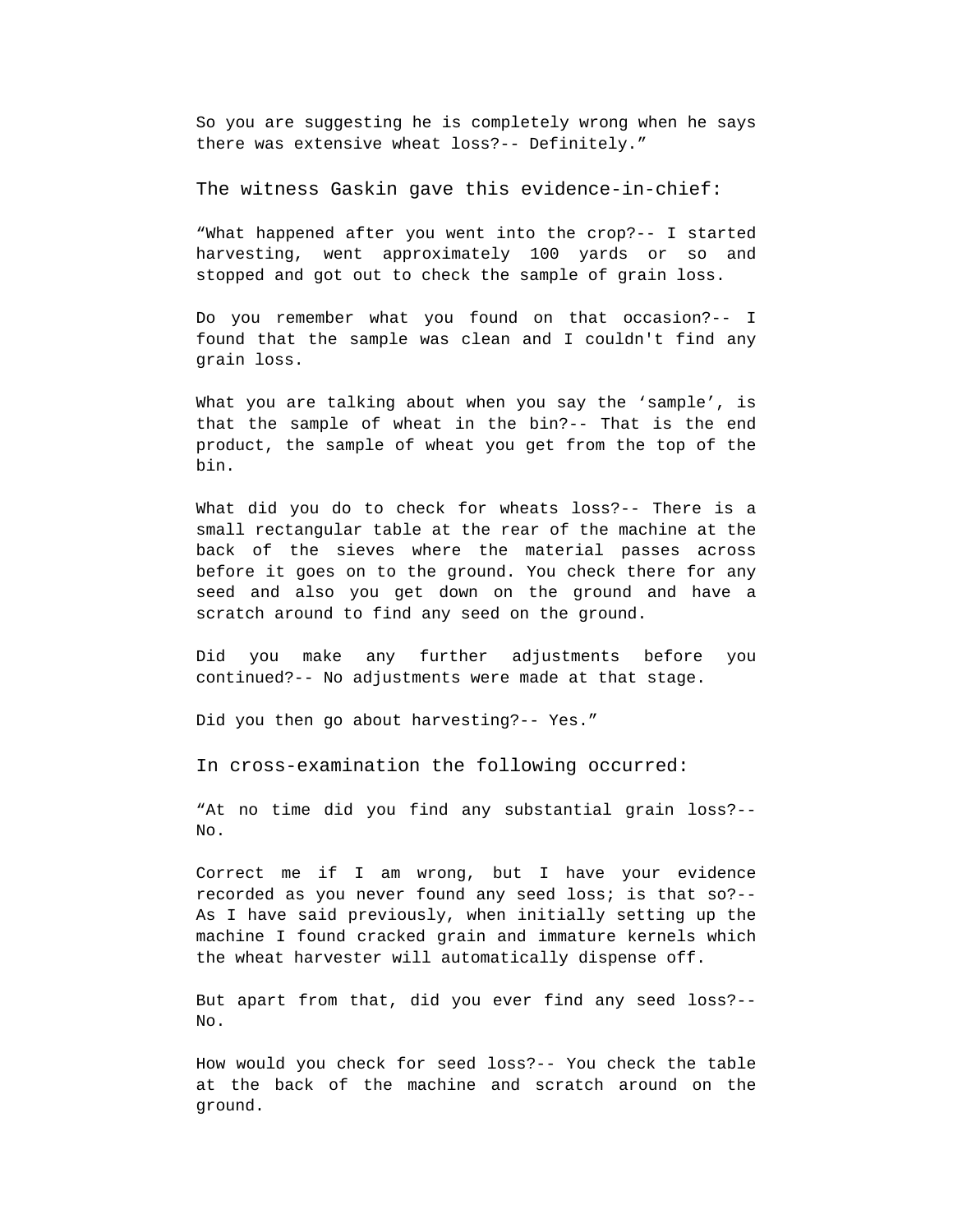When scratching around on the ground, is that a hands and knees job?-- Obviously.

So you spent time on your hands and knees behind the header on many occasions?-- I do it with every crop.

Well, on many occasions with this crop?-- Yes.

On a daily basis?-- Daily basis.

More often than daily?-- As I stated, I used to do it first thing in the morning and usually after lunch; not every time after lunch, obviously, because sometimes lunch was just not had.

So certainly each time after starting and after travelling 100 or 200 yards?-- That's correct.

In the morning?-- Correct.

And maybe after lunch on some days?-- Yes.

What about at the end of the day, you didn't have a look around then?-- No.

And the check that you were doing at that stage was of any seed loss in the tray of the machine itself as well as the hands and knees job on the ground?-- The seed loss, seed sample, clean on the tray and also looking at the ground.

Did it surprise you when you went back on 4 December to see the strip germination?-- Not so much surprised me; I, not having a lot of experience with wheat, it surprised me in that manner, but knowing that immature wheat and cracked wheat can shoot, I put it down to that."

The learned trial Judge resolved this fundamental issue of fact in favour of the defendant. In the following passage from the judgment His Honour, whilst rejecting as unreliable the evidence of Lambert, an agronomist employed by the Department of Primary Industries, as to the test method used by him to quantify the amount of rear end loss, nevertheless accepted that the loss was grossly excessive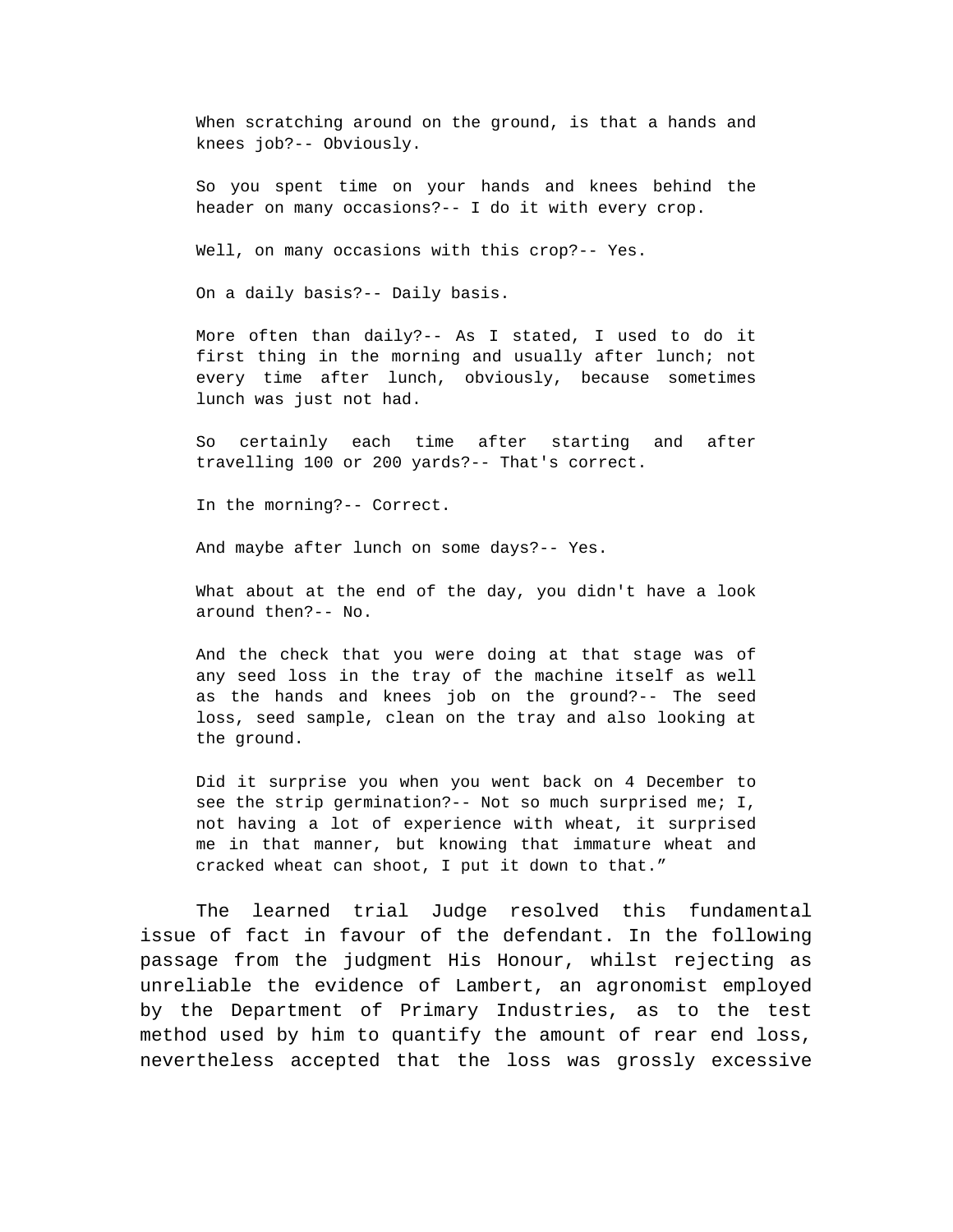and "greatly above the 3 percent maximum which is regarded as acceptable". His Honour said:

"I accept, without in any way being critical of Mr. Lambert whom I believe to be a conscientious and truthful witness, that the method adopted by him gives invalid results. What does appear from Mr. Lambert's evidence and which I find supported by remarks which the Defendant and Mr. Lambert say the male Plaintiff made at a later inspection, is that the number of sprouts from grain seeds appearing in the windrows was grossly excessive and greatly above the 3 per cent maximum which is regarded as acceptable. In this respect I refer to the evidence of Mr. Pullen and Mr. Gaskin, both of whom say that when they did the test run and removed the straw and chaff, there were virtually no seeds to be seen on the ground. It seems to me that a large number of seeds would necessarily have been seen because of accepted losses and the density to which I have referred to above. I have some doubt whether they ever inspected as they claimed to have done. In the nature of things there must have been a fairly substantial number of seeds in the windrow even if the header was being operated with great efficiency."

It is in my view clear that the learned trial Judge clearly perceived the relevant issue when he wrote at the beginning of his judgment:

"What is in dispute is whether the harvesting was done properly without causing excessive losses. There are no disputes on the legal position."

Immediately before he proceeded to assess the defendant's loss he said in his judgment:

"To summarise on my findings, there was a greatly excessive rear-end loss during the harvesting. The cause of this loss has not necessarily been explained by the evidence although low cutting of stalks might well have been a factor.

The Plaintiffs are responsible for the loss whatever its cause insofar as it exceeded 3 per cent of the crop. The loss as deposed to by Mr. Lambert was substantially in excess of 3 per cent.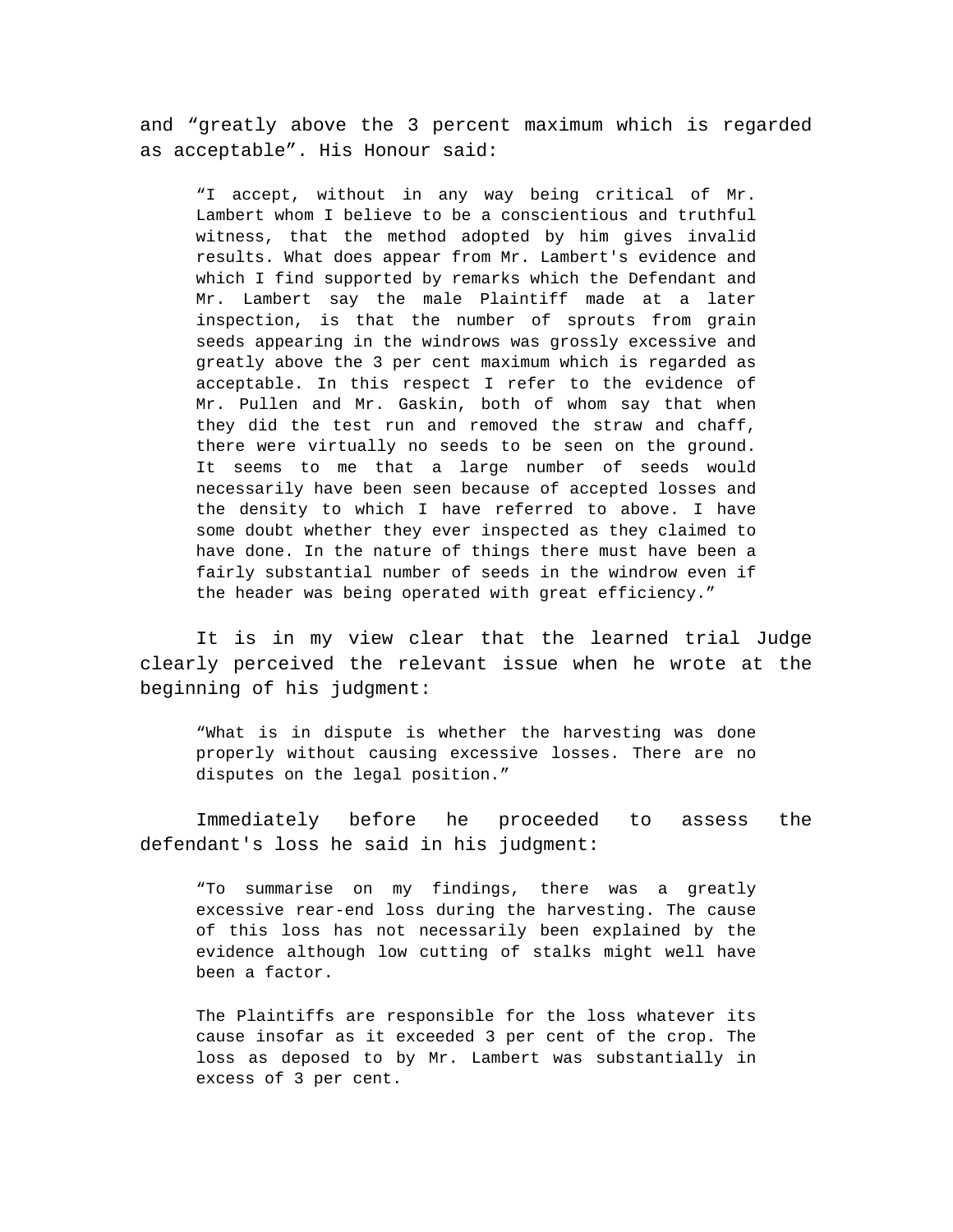Having rejected Mr. Lambert's method of calculation is not the end of the matter. I must assess damages as best I can on the material before me."

For myself, I cannot avoid the conclusion that having regard to the issue raised by the pleadings, the learned trial Judge correctly addressed that issue, resolved the issue of credibility necessarily raised by it and found that there was a rear end loss of grain which was much in excess of the acceptable loss. He found, on that account, a breach of the implied term and he then assessed damages.

The principal submission of counsel for the plaintiff at the appeal, who was not the counsel at the trial, was that the learned trial Judge had left open the question of the cause of this excessive loss. He took up that part of His Honour's judgment wherein the learned trial Judge summarised his findings, which I have set out above. In particular he emphasised the phrase - "although low cutting of stalks might well have been a factor". Counsel submitted that passage in the judgment could mean one of three things - that the learned trial Judge could not determine the exact cause of the excessive loss or that the likely cause was that the wheat was cut too low or that the learned trial Judge had not resolved the cause of the loss at all. It was submitted that if one or other of the first two alternatives was correct, the defendant necessarily failed. In respect of the second it was submitted that the low cutting had been done at the request of the defendant. If the third alternative interpretation was correct it was submitted that the issue remained to be determined by the learned trial Judge and this Court should order accordingly.

This submission of counsel for the plaintiff rests on the fundamental premise that it was essential that the learned trial Judge identify the exact cause of the excessive rear end losses. In my view this submission is in error. The competent and workmanlike performance of the harvesting work would not have produced an unacceptable level of loss of grain. Since as the learned trial Judge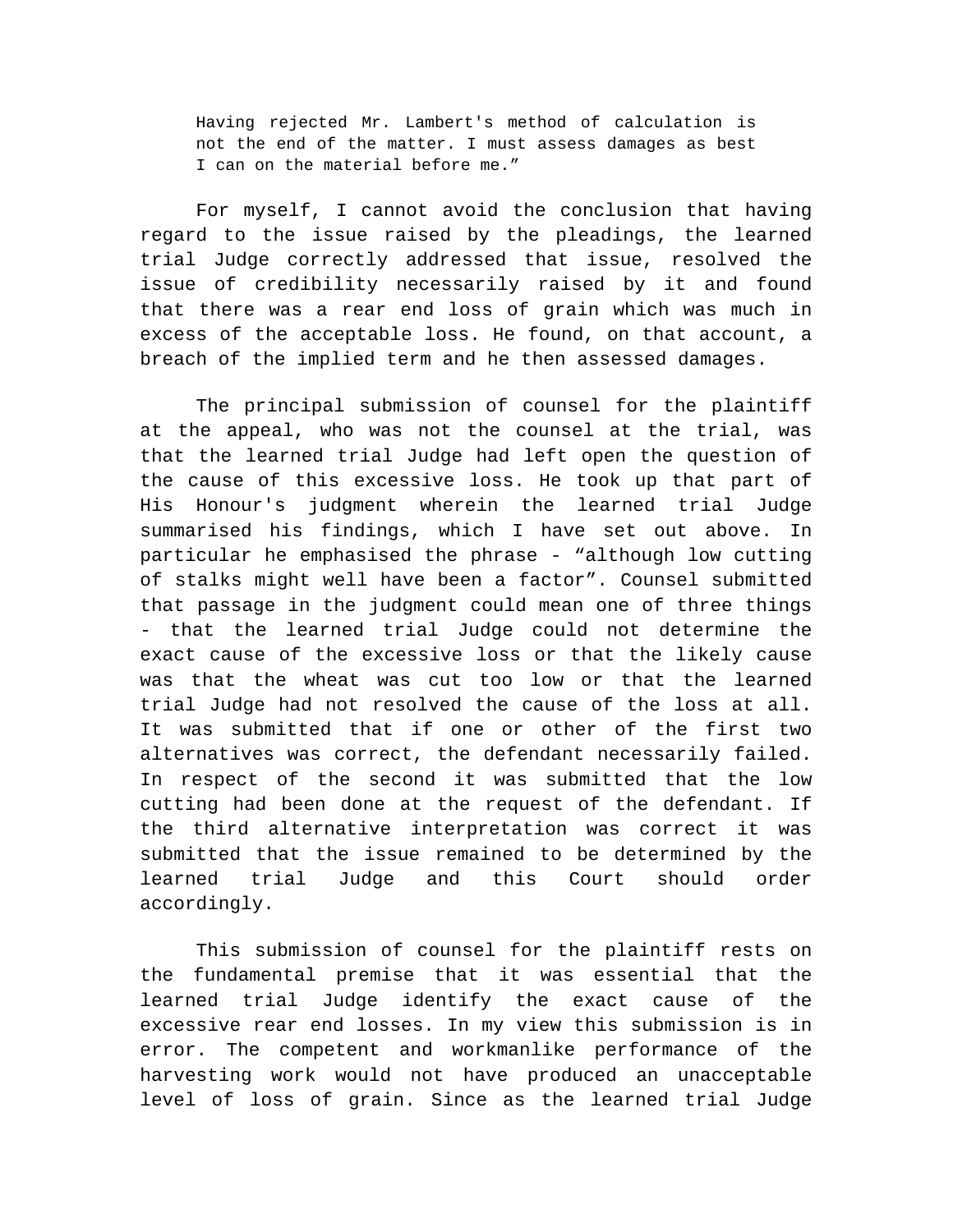found there was a loss greatly in excess of 3 percent of the crop, the implied term of the contract had been breached. It was not incumbent on him to go further and to seek to identify the exact cause of that excessive loss. He identified possible causes in his judgment when he said:

"Excessive rear-end loss may be due to a number of causes. The header mechanism itself may be defective. It may be incorrectly adjusted. It may be affected by the speed at which the header is driven and possibly it may be affected by the height at which the stalks are cut. I say possibly, in this regard, because Dr. Tullberg, an expert in the field of grain harvesting, has given evidence that the Massey-Ferguson 850 machine had adequate capacity to handle the quantity of wheat found in the relevant paddocks, together with any straw caused by low cutting of stalks.

On the other hand, a Mr. Lambert, an official in the Department of Primary Industries who has also had substantial experience in harvesting wheat, is of the opinion that harvesting stalks low would cause an excessive rear-end loss. I find it unnecessary to resolve this disagreement.

If the rear-end loss was excessive due to the stalks being cut too low, it would nevertheless fall within the responsibility of the Plaintiffs, who held themselves out as competent to harvest and who should either have adjusted the front plate to a higher level or at least sought instructions from the Defendant who has no expertise."

Clearly the real issue had been determined by His Honour's finding that the rear end loss was excessive. Whilst the evidence traversed the possible causes of rear end loss of grain during the harvesting process - matters about which experts apparently disagree - the fact remains that there was a rear end loss greatly in excess of that regarded in the industry as acceptable for harvesting. Whatever the reason for that loss might have been in this case, the learned trial Judge was satisfied that there had been a breach of the implied term by reason of the excessive loss and he gave judgment accordingly.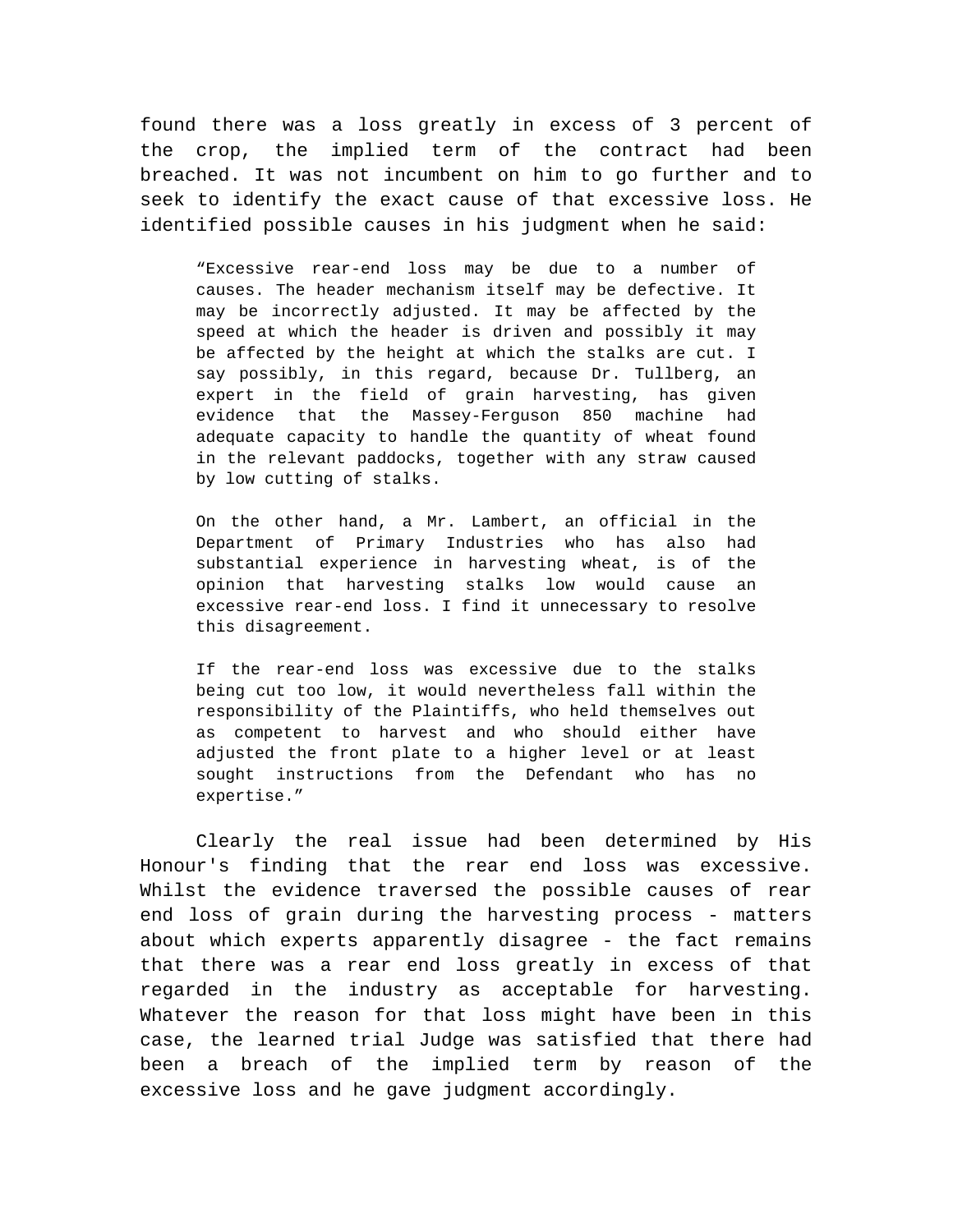Counsel for the plaintiff at the appeal sought to support his argument by reference to a letter dated 24th October, 1986 from the solicitors for the defendant to the solicitors for the plaintiff. It reads:

"We have received advices from Counsel that the Answers of Further and Better Particulars sought by you are as follows:—

'The way in which the Plaintiff failed to carry out harvesting in a competent and workmanlike manner was that it cut the wheat too low and too fast causing an unacceptable level of wheat loss'."

I mentioned above that pleadings had closed in June 1986. This letter was written only three days before the trial commenced, and was handed to the learned trial Judge by counsel for the plaintiff at the beginning of the trial. It is clear however from the pleadings and from the manner in which the issues at the trial were litigated that the letter was not intended to displace the issue which was joined by the counterclaim and the answer to it. Much of the evidence focussed on such matters as the speed at which the harvester ought to be operated, the height at which the stalks of wheat should be cut, the capacity of this particular harvester to function efficiently irrespective of the height at which the stalk was cut and such like matters. However in my view it is clear that the letter of particulars was designed to give notice to the plaintiff of the matters which would be advanced as causes of "the unacceptable level of wheat loss". Proof of the latter fact remained the fundamental issue for the defendant. The attempt at exposing the cause or causes of that loss became the subject matter of the letter of particulars but as the learned trial Judge pointed out, correctly in my view, it was unnecessary for him to find the specific cause of the loss once he had found that the level of rear end loss was at an excessive and unacceptable level and that on that account the harvesting operation had not been executed in a competent and workmanlike manner. It was on that account that the learned trial Judge observed: